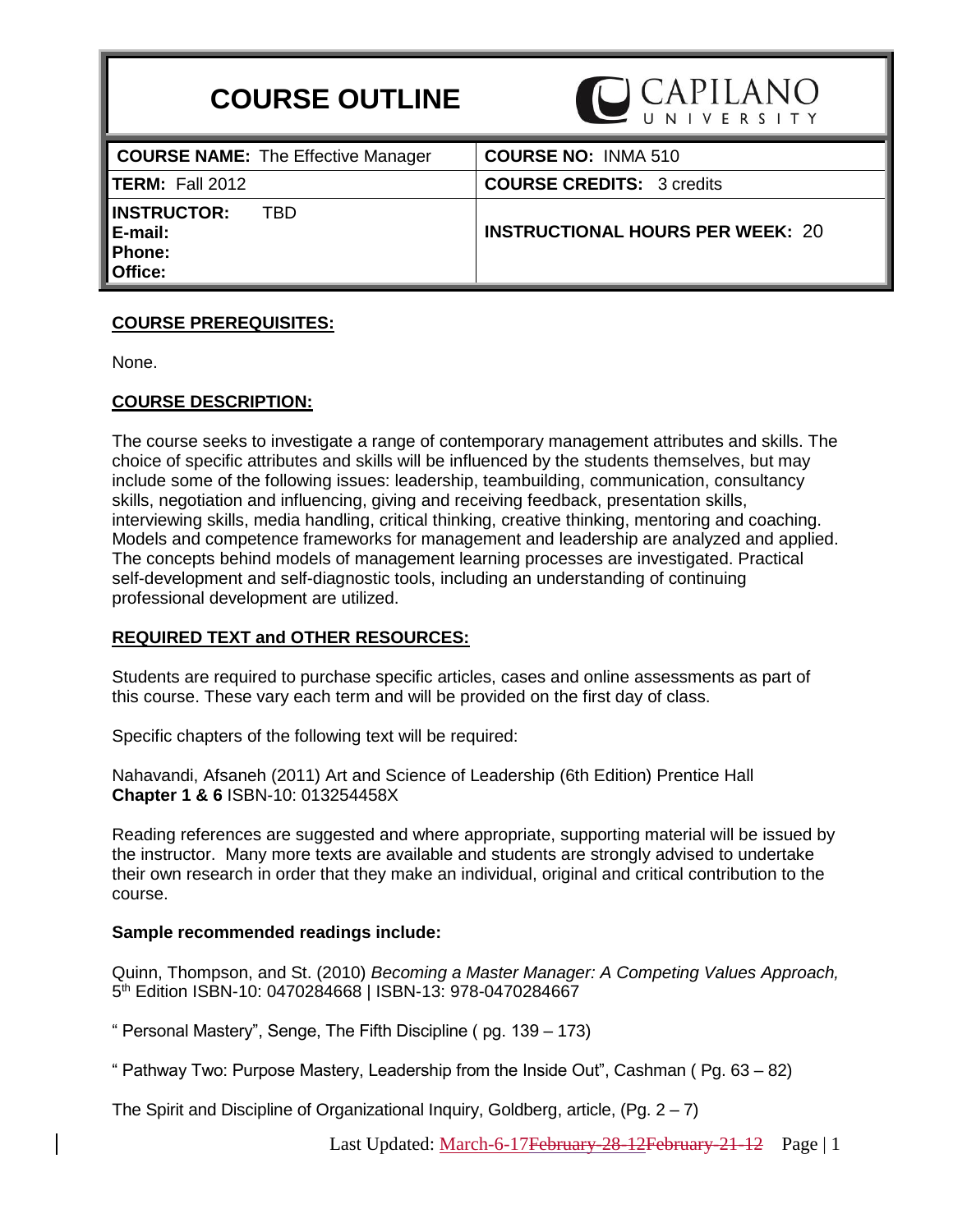" Give Me a Lever", The Fifth Discipline, Chapter 1, ( pg.3-16)

"Does your Organization have a Learning Disability?", The Fifth Discipline, Chapter 2 (pg. 17-26)

Emotional Intelligence, Golman, Bloomsbury

# **COURSE FORMAT:**

This course will be delivered in a condensed and accelerated format. Students will be required to attend either three, two-day weekend seminars or two, three-day seminars depending on the term.

Classes will actively encourage student participation, via discussion, role-plays, management simulation exercises and student presentations. It is an experiential course and students will need to reflect on and analyze their own roles and experiences.

# *Fourth hour activities:*

A fourth hour of instruction is delivered a variety of ways which may include: on-line instruction, small group meetings with faculty, etc. Students are required to participate in the following fourth hour of course content and activity:

- Case preparation individually and in teams
- Online personal assessments
- Research of relevant information through print and online resources
- Conferences with the instructor(s)

## *Expectations as to home or on-line work:*

This course requires students to arrive having done a considerable amount of research, completion of exercises and specified reading. Students are expected to meet outside of class with group members for case and project work.

A structured mixture of personal self-reflective assessment tools, personal learning exercises, case studies and videos, followed by class discussion and case study work, will form the delivery vehicle to enable students to develop the necessary knowledge, understanding and skills to meet the learning outcomes.

The course website on Moodle will provide a detailed schedule of activities, deliverables and updates. Topics, readings, forums, assessment tools, cases, and links to relevant material will be posted for each class on moodle. Grades and communication with fellow students and the instructor will also be provided online. Any preparation necessary for class will be communicated via Moodle and the course outline. All materials, unless communicated otherwise, will be available on Moodle for students to download as needed.

# **COURSE OUTCOMES:**

The purpose of this course is to enable students to assess their current professional situation, identify barriers to success and develop a clear action plan for moving forward and achieving their professional business goals. Throughout the course the emphasis is on creating selfawareness and providing tools for enabling personal and professional learning and growth.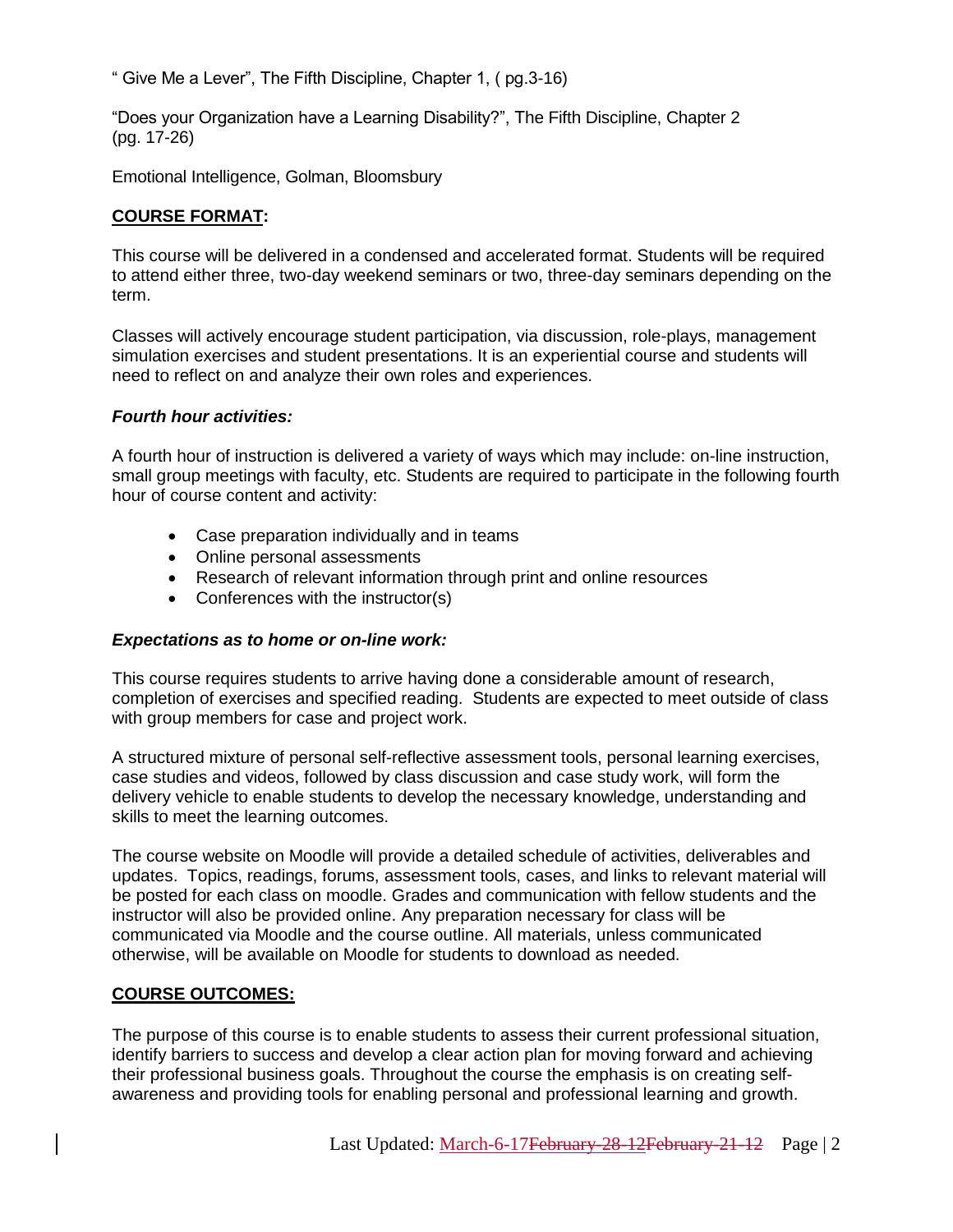The aims of this course are to advance the students' understanding of the changing context of management and to develop a range of intellectual, social and practical skills required to undertake managerial work in this context.

Successful students will have a knowledge and understanding of:

- 1. a range of management attributes and skills and their application contexts;
- 2. models of competence frameworks for management and leadership;
- 3. the concepts behind management learning processes;
- 4. continuing professional and personal development.

# **SPECIFIC STUDENT OUTCOMES:**

Upon successful completion of this course, students should be able to demonstrate competence in the following abilities and skills:

| <b>ABILITIES</b>                                        | <b>LEARNING OUTCOMES</b>                                                                                                                                                                                                                                                                            |                   |  |  |  |
|---------------------------------------------------------|-----------------------------------------------------------------------------------------------------------------------------------------------------------------------------------------------------------------------------------------------------------------------------------------------------|-------------------|--|--|--|
|                                                         | C1. formulate well structured, researched and developed arguments<br>responding to questions, observing academic standards of grammar,<br>spelling and referencing.                                                                                                                                 |                   |  |  |  |
| <b>COMMUNICATIONS</b>                                   | C2. communicate effectively orally and in writing                                                                                                                                                                                                                                                   |                   |  |  |  |
|                                                         | C3. undertake effective presentations using appropriate, practical and<br>visual media;                                                                                                                                                                                                             |                   |  |  |  |
|                                                         | C4. use initiative and independence in study and application.                                                                                                                                                                                                                                       |                   |  |  |  |
| <b>ANALYSIS</b><br><b>AND</b><br><b>DECISION-MAKING</b> | A1. draw on self-reflective experience during the course (as well as any<br>relevant external experience from working) and integrate it with their<br>learning about theoretical concepts derived from lectures and reading, to<br>show their personal learning in relation to management practice; |                   |  |  |  |
|                                                         | A2. critically evaluate a range of management attributes and skills in their<br>own context;                                                                                                                                                                                                        |                   |  |  |  |
|                                                         | A3. assess their own strengths and weaknesses and reflect on their own<br>learning and the contributions they can make in the development of<br>others;                                                                                                                                             |                   |  |  |  |
|                                                         | A4. undertake research in the field of effective management from<br>academic resources as required by assignments and by course<br>participation and reference appropriately;                                                                                                                       |                   |  |  |  |
|                                                         | A5. Critique and summarize leading management and leadership<br>articles, approaches, techniques and strategies;                                                                                                                                                                                    |                   |  |  |  |
| <b>SOCIAL</b><br><b>INTERACTION</b>                     | S1. examine their own learning processes, reflect on their own learning<br>and plan for their personal development;                                                                                                                                                                                 |                   |  |  |  |
|                                                         | S2. develop appropriate management and strategic skills;                                                                                                                                                                                                                                            | $3 \rightarrow 6$ |  |  |  |
|                                                         | S3. demonstrate an increase in emotional intelligence when interacting<br>with team members                                                                                                                                                                                                         | $3 \rightarrow 6$ |  |  |  |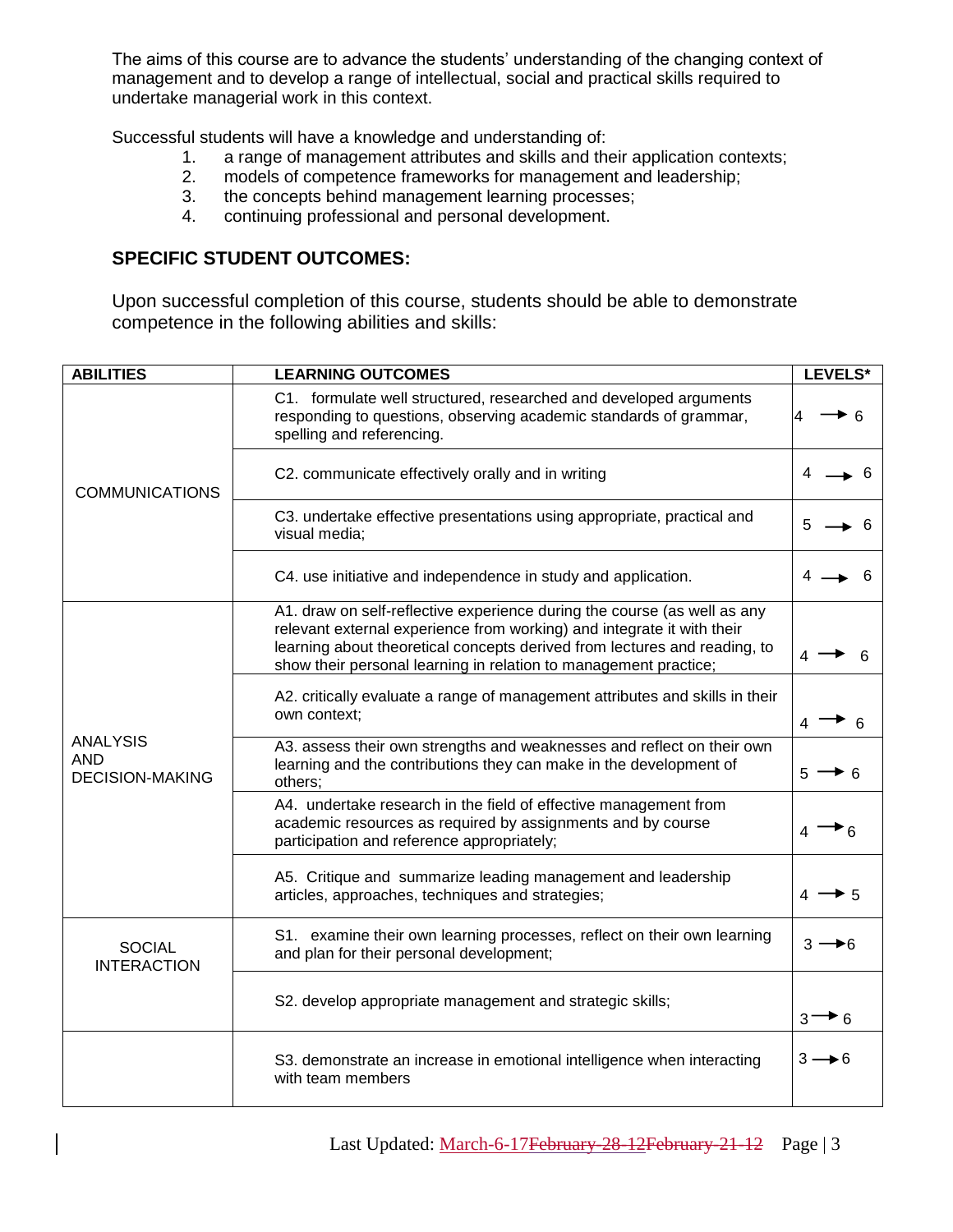**\***See Faculty of Business – Our Commitment to Assessment and Constructive Feedback for description of the six "Levels" of Comprehension.

# **EVALUATION PROFILE:**

|                                              |                     |                      | <b>CAPabilities Assessed</b> |                                                |                                     |                                                                          |
|----------------------------------------------|---------------------|----------------------|------------------------------|------------------------------------------------|-------------------------------------|--------------------------------------------------------------------------|
| <b>Assessment</b>                            | % of Final<br>Grade | Individual/<br>Group | <b>Communications</b>        | Analysis &<br><b>Decision</b><br><b>Making</b> | <b>Social</b><br><b>Interaction</b> | Citizenship,<br><b>Sustainability</b><br>& Global<br><b>Perspectives</b> |
| Group Management<br>Presentation             | 20                  | G                    | 5-6                          | 4-6                                            | $5-6$                               | $4-6$                                                                    |
| Management Book<br>Evaluation and<br>Summary | 30                  | G                    | $3-5$                        | $5-6$                                          | $3-6$                               | $4-6$                                                                    |
| <b>Written Report</b><br>(1500 words)        | 50                  |                      | $5-6$                        | $5-6$                                          | <b>NA</b>                           | $5-6$                                                                    |
| Total                                        | 100%                |                      |                              |                                                |                                     |                                                                          |

# **COURSE ASSESSMENTS**

## **Group Presentation**

The first component is a group presentation. The exercise will be carried out in groups of approximately 5 people. The purpose of the exercise is to demonstrate:

- creativity in interpreting and presenting the exercise
- ability to organise yourselves and your material well and appropriately
- skill in addressing and communicating the issue presented
- impact in using the short time available to good effect in making your point

Each group will have precisely 15 minutes to present their case as well as a few minutes preparation time beforehand and a few minutes afterwards for any questions. You should have an initial brainstorm to raise ideas about ways of presenting at an early stage, to avoid last minute crises. You may use any appropriate medium/exercise to get your point across. We would like you to avoid using formal teaching style presentations and to use your imagination/creativity! All members of the group must be involved in the activity. Credit will be given for originality in communicating a serious message in an entertaining way which has impact.

You will be assessed using the assessment sheet which contains the criteria set out below.

## **Presentation topic:**

Using an appropriate medium, make a learning point about effective management, which can be summed up in one sentence. You have 15 minutes to make your point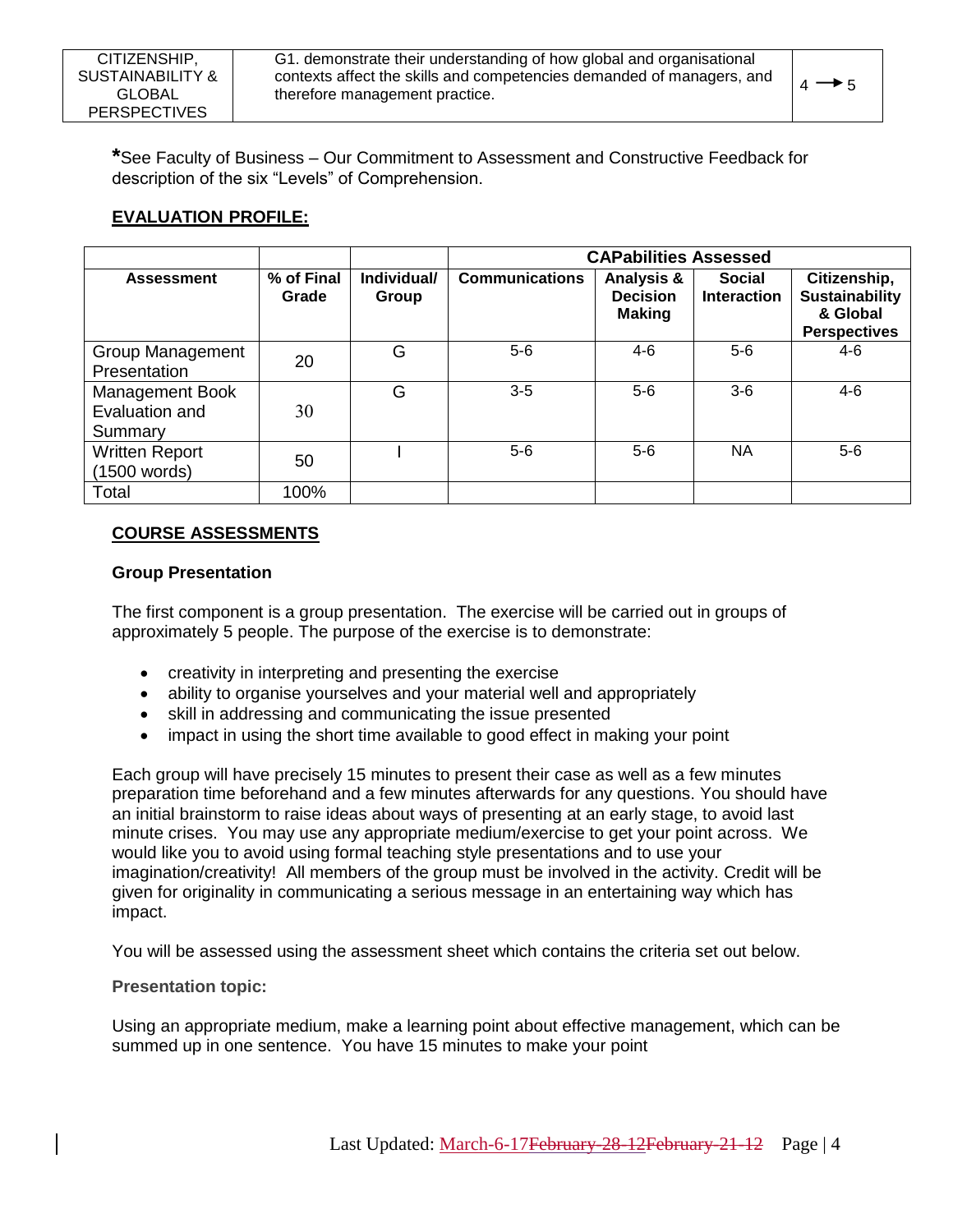# *Effective Manager Presentation Assessment Forms*

The following provides a list of the kinds of skills/aspects on which your presentation will be assessed. At postgraduate level all criteria are important and a creative and original presentation that communicates a message about the complexity of effective management and that involves the audience, will need to address all of the following aspects, each one being weighted equally.

- *Content and Quality of Argument (e.g. accuracy and relevance; clarity of argumentation/explanation; currency of information; level of interest; level of independent research)*
- *Planning/Organisation of the Material (e.g. evidence of prior planning; logical order of the content; introduction/ summary/ conclusion)*
- Linkage/Signposting (e.g. the use of signposting and frames; explicit linking between different *parts of the presentation)*
- *Use of Language (e.g. is the language grammatical; well-articulated and understandable by others; is it audible)*
- *Use of Body Language (e.g. appropriate use of gestures; facial expressions; eye contact; posture; personal appearance)*
- *Support materials (how appropriate are the materials for supporting the delivery of the content; how well are they used? OHTs, handouts, Power point)*
- *Use of time (e.g. how well is the presentation timed and paced?)*
- *Group functioning (e.g. how well are the roles defined and executed; how cohesive and coordinated does the group present itself?)*
- *Audience (e.g. interaction with the audience? How well is the audience's interest held? What responses did you get from the audience)*
- *Response to questions (e.g. how well does the presenter respond to questions put to him/her?)*
- Overall impression (e.g. how does the entire presentation hang together/ present itself?)

A copy of the assessment form will be posted on moodleedel.

## **Management Book Evaluation and Summary**

The assessment requires your team to choose, read, summarize, analyse, critique and present the key learnings from one of the current management books provided by the instructor. You task is to extract and explain the most important **KEY CONCEPTS** in the book and relate them to what you have learned about effective management. Describe your insights and learning, also include a critique and evaluation of what you read.

You may choose an alternative book, subject to approval by the instructor.

See model for the criteria for evaluation of this assignment and a current reading list.

## **Written Report**

The written report component is an individual written self–reflective report of 1500 words and action plan. The purpose is to demonstrate your learning about yourself in relation to the competencies managers require to be effective. You will prepare a report of around 1500 words, which represents your own reflective review of your personal learning during the course, and which demonstrates your understanding of the complex nature of managerial work in the context of a rapidly changing work environment. **This will be carried out individually.**

See moodle for detailed evaluation criteria, requirements and direction for your report.

*Please list your references in Harvard format. Guides to Harvard referencing are available on moodle.*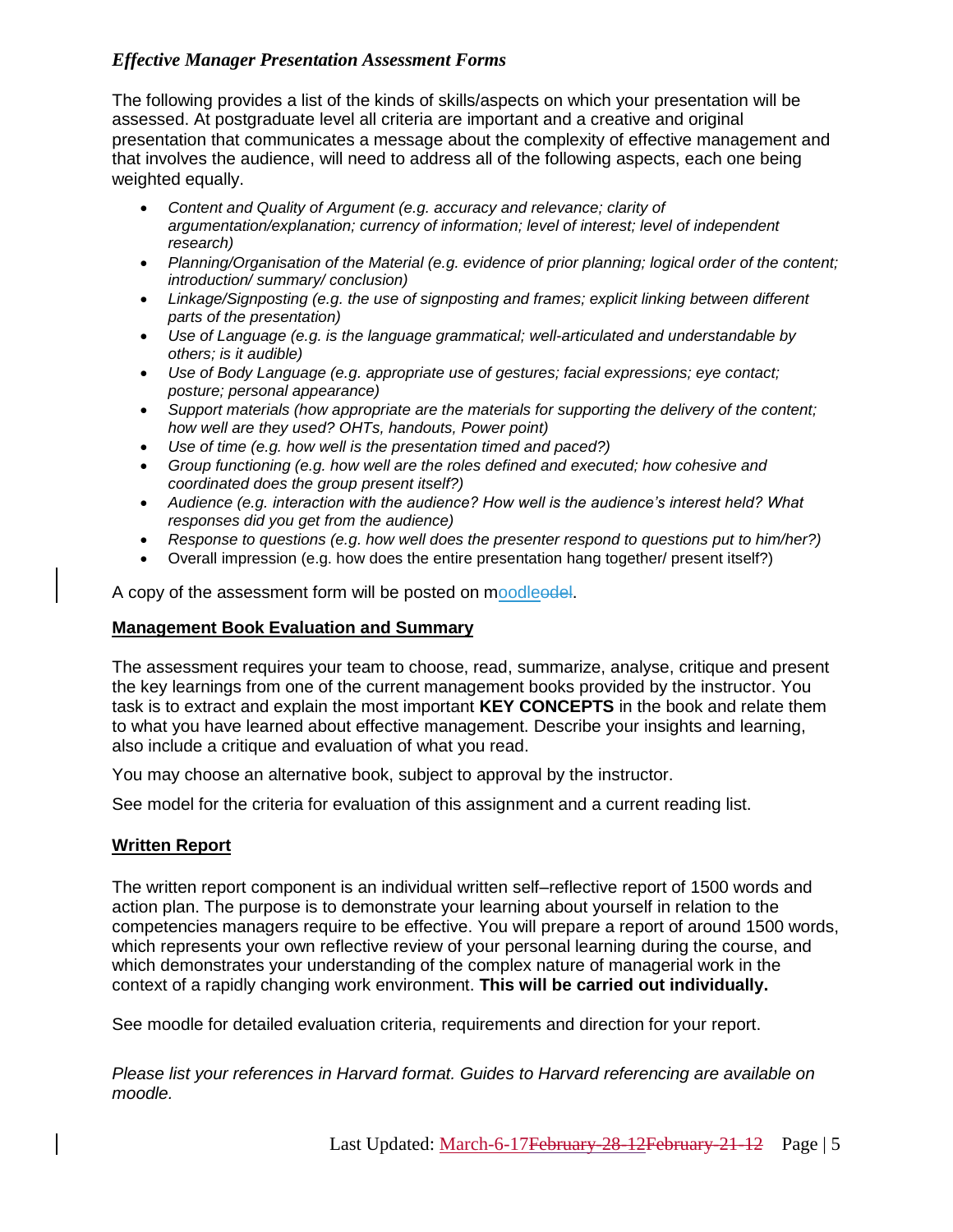*ATTENDANCE at all classes is expected on this course. This will be monitored. Due to the accelerated delivery, failure to attend will not only compromise your own achievement but that of others, since much of the work is group based.* 

# **COURSE CONTENT/SCHEDULE:**

| <b>WEEK</b>    | <b>TOPICS</b>                                                   | <b>NOTES</b>                                                                          | <b>Exercises, Homework or</b><br><b>Assessments - See Moodle</b>                  |
|----------------|-----------------------------------------------------------------|---------------------------------------------------------------------------------------|-----------------------------------------------------------------------------------|
| $\mathbf{1}$ . | Introduction to the Course                                      | Scene setting, supporting<br>materials, assessment and<br>guidance                    | Team formation<br><b>Belbin Team Types</b>                                        |
|                | What is Management?                                             | Defining what is meant by<br>leadership, and the differences                          | Practical discussion -<br>reflecting on practice.                                 |
|                | What is an Effective Leader?<br>Leading vs Managing             | between managing the<br>individual and teams<br>Tools to manage performance           | Nahavanti Chapter 1                                                               |
|                |                                                                 |                                                                                       | Case: Leadership in Action<br>Dutch Leader Shakes up<br><b>Procter and Gamble</b> |
|                | Entrepreneur vs Manager                                         | Career plan discussion                                                                | Discussion and practical<br>exercise                                              |
|                | Interpersonal Skills:<br>Communication<br>Coaching<br>Mentoring | Communication, listening and<br>interpersonal dynamics,<br>feedback                   | Peer Assessment (inc. Bales'<br>IPA)<br><b>Exercise setting</b>                   |
|                | Decision Making and Problem<br>Solving                          | Dealing with issues - decisions<br>and problems<br>Understanding resistance           | Practical exercise - making a<br>decision                                         |
| 2.             | Strengths based leading<br>Values, attitudes and beliefs        | Understanding your strengths.<br>Appreciative inquiry<br>Impact of beliefs on results | Strengths 2.0 assessment                                                          |
|                | Self Management &<br><b>Emotional Intelligence</b>              | Understanding emotions and<br>locus of control                                        | Practical exercise and<br>discussion - reflection on<br>using Bales and Belbin    |
|                | Personal Organisation, Goal<br>Setting, Managing Energy         | Procrastination and time<br>management                                                | Assessment of current reality<br>Goal setting exercise.                           |
|                | <b>Stress Management</b>                                        | Identifying and dealing with<br>stress in self and others                             | <b>Practical Exercise and</b><br>Discussion                                       |
|                | Relationship Development<br>and Management                      | Leader member exchange<br>Situational leadership                                      | Case: Leadership in Action<br>The Caring Navy Commander                           |
|                | Trust & Intuition                                               |                                                                                       | Nahavanti Chapter 6                                                               |
| 3.             | Delegating, engaging and<br>empowering                          | Benefits, Challenges &<br><b>Strategies</b>                                           | Personal reflection                                                               |
|                | <b>Leading Teams</b>                                            | Team requirements                                                                     | Practical Exercise and                                                            |
|                | <b>Embracing Change</b>                                         | Judging vs learning<br>Learning and growth<br>Overcoming resistance                   | discussion                                                                        |
|                | Entrepreneurship and<br><b>Creative Thinking</b>                | Staying competitive, thinking<br>outside the box. Looking for<br>opportunities        | Long term career vision                                                           |
|                | Meaningful Work                                                 | <b>Self Context</b>                                                                   | Readings and exercises                                                            |
|                | Ethics & Integrity<br><b>Global Responsibility</b>              | Sustainability leadership                                                             | Readings and exercises                                                            |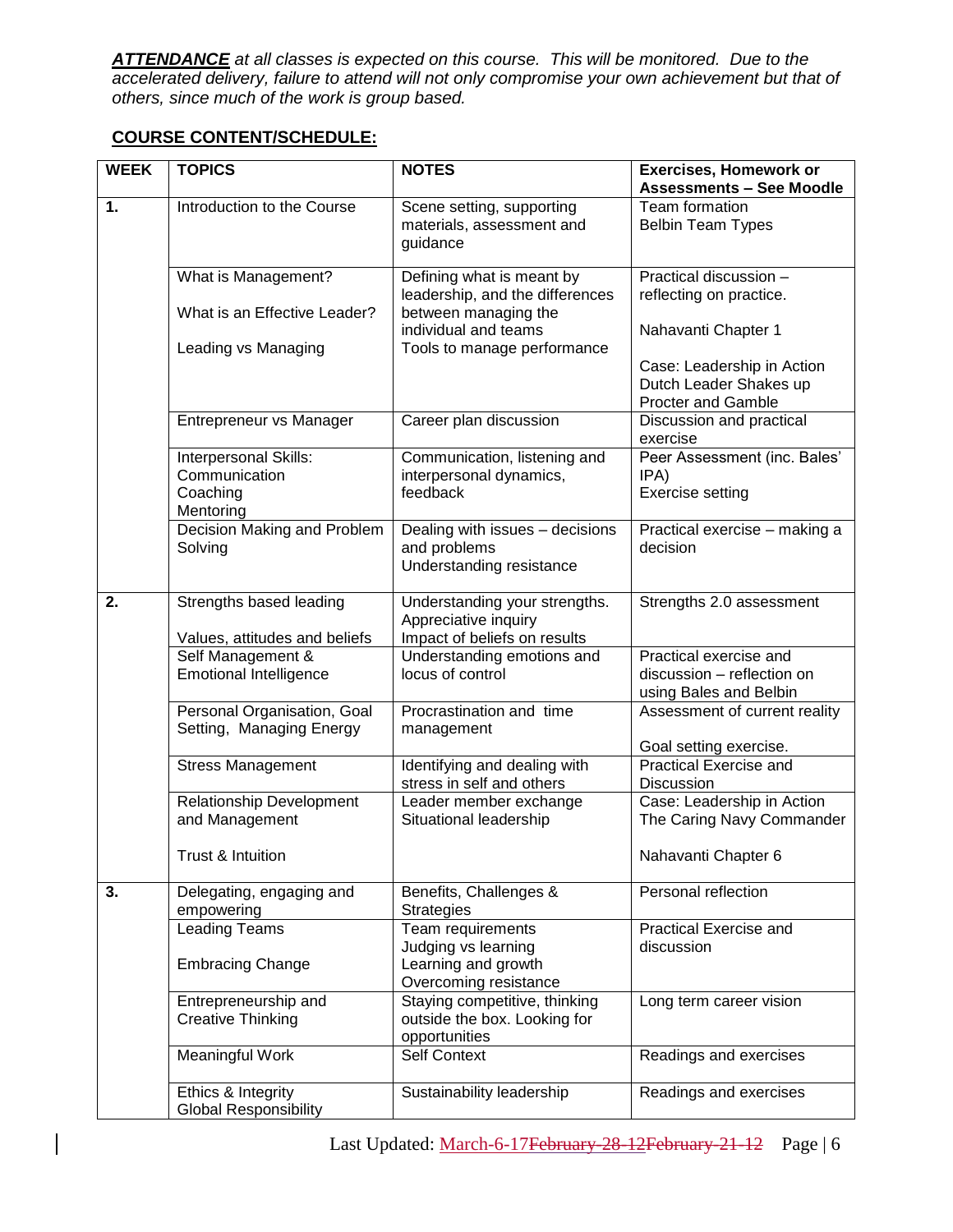#### **UNIVERSITY POLICIES**

Capilano University has policies on Academic Appeals (including appeal of final grade), Student Conduct, Cheating and Plagiarism, Academic Probation and other educational issues. These and other policies are available on the University website.

In addition to the policies of the university, the Faculty of Business has the following policies governing the management of our classes and curriculum.

#### **FACULTY OF BUSINESS POLICIES**

**Attendance:** Regular attendance and punctuality are both essential and expected due to the nature and format of the course materials.

#### **Cheating and Plagiarism:**

Cheating is an act of deceit, fraud, distortion of the truth, or improper use of another person's effort to obtain an academic advantage. Cheating includes permitting another person to use one's work as their own. Plagiarism is the presentation of another person's work or ideas as if they were one's own. Plagiarism is both dishonest and a rejection of the principles of scholarship. Information about how to avoid plagiarism by proper documentation of sources is available in the Library, the Writing Centre and is published in the University Calendar.

#### **Penalties for Cheating and Plagiarism**:

A grade of '0' for an examination, quiz or assignment or 'F' for the course may be assigned if cheating or plagiarism has taken place. First incidents deemed by the instructor to be particularly serious or second or subsequent incidents of cheating and plagiarism will be dealt with under the provisions of the University Policy on Cheating and Plagiarism (See the University Calendar). All students should familiarize themselves with the University Policy on Cheating and Plagiarism as such behaviour can result in suspension from the University.

#### **Incomplete Grades:**

Incomplete grades will not be given unless special arrangements have been made with the instructor prior to the date set by University Administration.

#### **Professional Behaviour:**

Students must demonstrate a professional attitude and behaviour toward work, fellow students and their instructors. Each student should demonstrate reliability, respect for and co-operation with colleagues. A willingness to work calmly and courteously under difficult conditions as well as a determination to achieve firstclass work while meeting deadlines is necessary in the Business Faculty. Students should have respect for equipment and systems. Students should display a constructive response to criticism.

#### **Copyright Policy:**

Students are expected to familiarize themselves with and abide by the University's Copyright Policy. The University's Copyright Policy is published in the University Calendar.